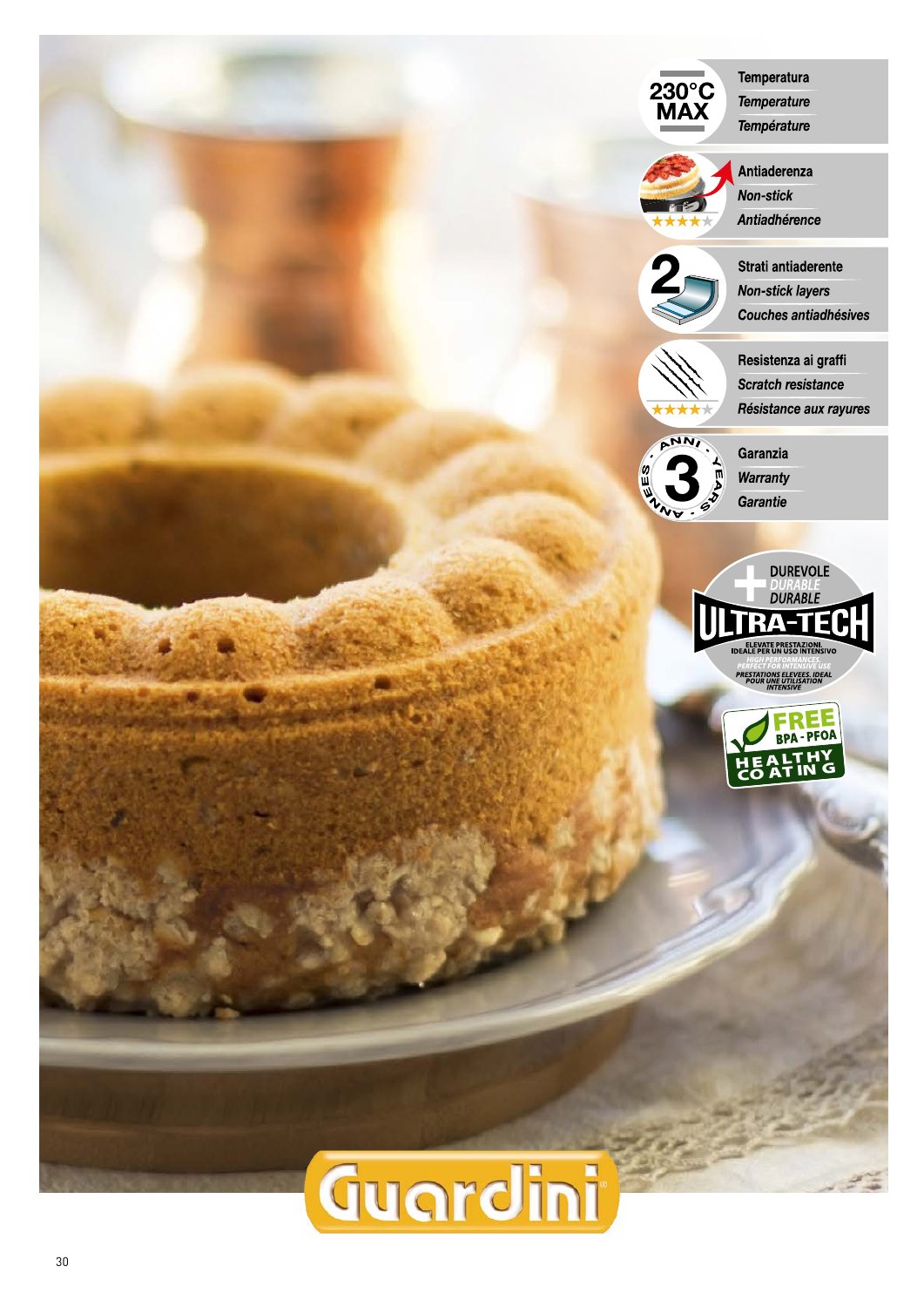



La linea **Silver Elegance** è una linea di stampi da forno **realizzata in acciaio con rivestimento antiaderente interno doppio strato Greblon B2** di color argento. È una linea elegante e dalle alte prestazioni.

The **Silver Elegance** range is one of the most stylish, with its combination of **external black coating and internal double layer Greblon B2** silver coating. Such elegance is combined with high quality non-stick performances.



Gli stampi della linea Silver Elegance sono personalizzati sul fondo dello stampo\* con il **logo Guardini** e la scritta **Made in Italy**, realizzati tramite la tecnologia **laser**.

The moulds of the Silver Elegance line are customized on the bottom of the mould\* with the **Guardini logo** and **Made in Italy**, made using **laser** technology. \*Except the Savarin cake pan and Bundtform.

\*Eccetto lo Stampo ciambella e lo Stampo budino con cono.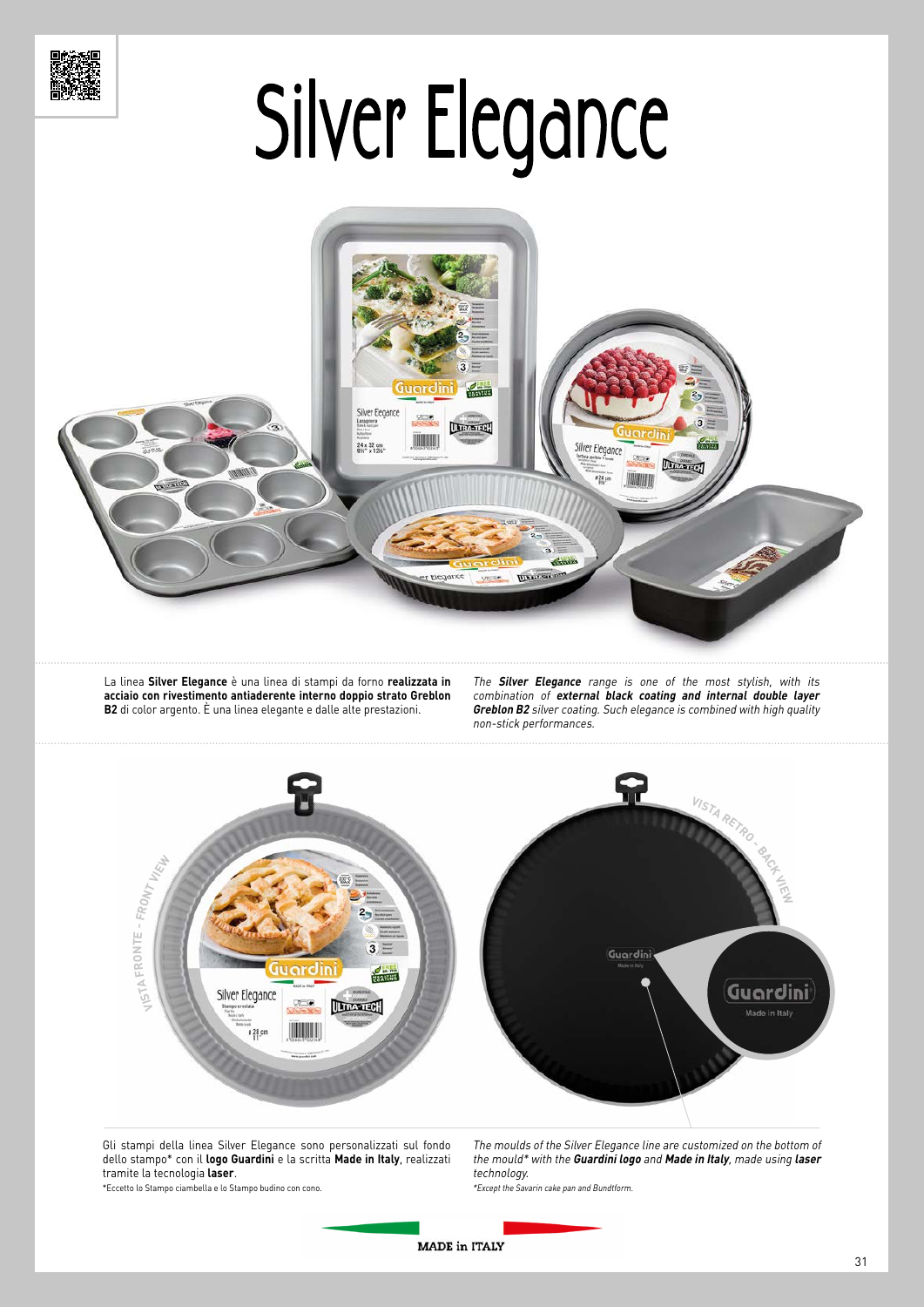Guardini

#### **Tortiera apribile 2 fondi**

Springform 2 bases Moule démontable 2 fonds Springform+Rohrboden Molde desmontable 2 fondos



..............................



| <b>CODE</b> | <b>CM</b> | H CM | <b>PACK</b> | <b>EAN</b>     |
|-------------|-----------|------|-------------|----------------|
| 70026SEGNAM | ø 26      | 77   |             | 8006043 002317 |

Confezione: etichetta con gancio / Packaging: label with hook hang tag



#### **Tortiera apribile 1 fondo**

Springform 1 base Moule démontable 1 fond Springform Molde desmontable 1 fondo



Speciale fondo salvagoccia<br>Leakproof base



| <b>CODE</b> | CМ               | H CM | <b>PACK</b> | EAN            |
|-------------|------------------|------|-------------|----------------|
| 70124SEGNAM | $\varnothing$ 24 | 7.6  | 6           | 8006043 002324 |
| 70126SEGNAM | $\varnothing$ 26 | 7.6  | ь           | 8006043 002331 |
| 70128SEGNAM | $\sigma$ 28      | 7.6  | ٥           | 8006043 003208 |

Confezione: etichetta con gancio / Packaging: label with hook hang tag

### **Tortiera liscia**

Round cake tin Moule à clafoutis Kuchenform Molde alto



| <b>CODE</b> | CM               | H CM | <b>PACK</b> | EAN            |
|-------------|------------------|------|-------------|----------------|
| 70428SEGNAM | $\varnothing$ 28 | 5,2  |             | 8006043 002379 |

Confezione: etichetta con gancio / Packaging: label with hook hang tag

#### **Tortiera fiorella**

Fiorella cake tin Moule à manqué Fiorella kuchenform Molde Fiorella



| <b>CODE</b> | <b>CM</b> | H CM | <b>PACK</b> | EAN            |
|-------------|-----------|------|-------------|----------------|
| 70526SEGNAM | ø 26      | 6.8  |             | 8006043 002386 |

Confezione: etichetta con gancio / Packaging: label with hook hang tag

## **Stampo crostata**

Flan tin Moule à tarte Obsttortenboden Molde rizado



| <b>CODE</b>   | CМ               | H CM | <b>PACK</b> | EAN            |
|---------------|------------------|------|-------------|----------------|
| 71028FPSEGNAM | $\varnothing$ 28 |      |             | 8006043 002348 |

Confezione: etichetta con gancio / Packaging: label with hook hang tag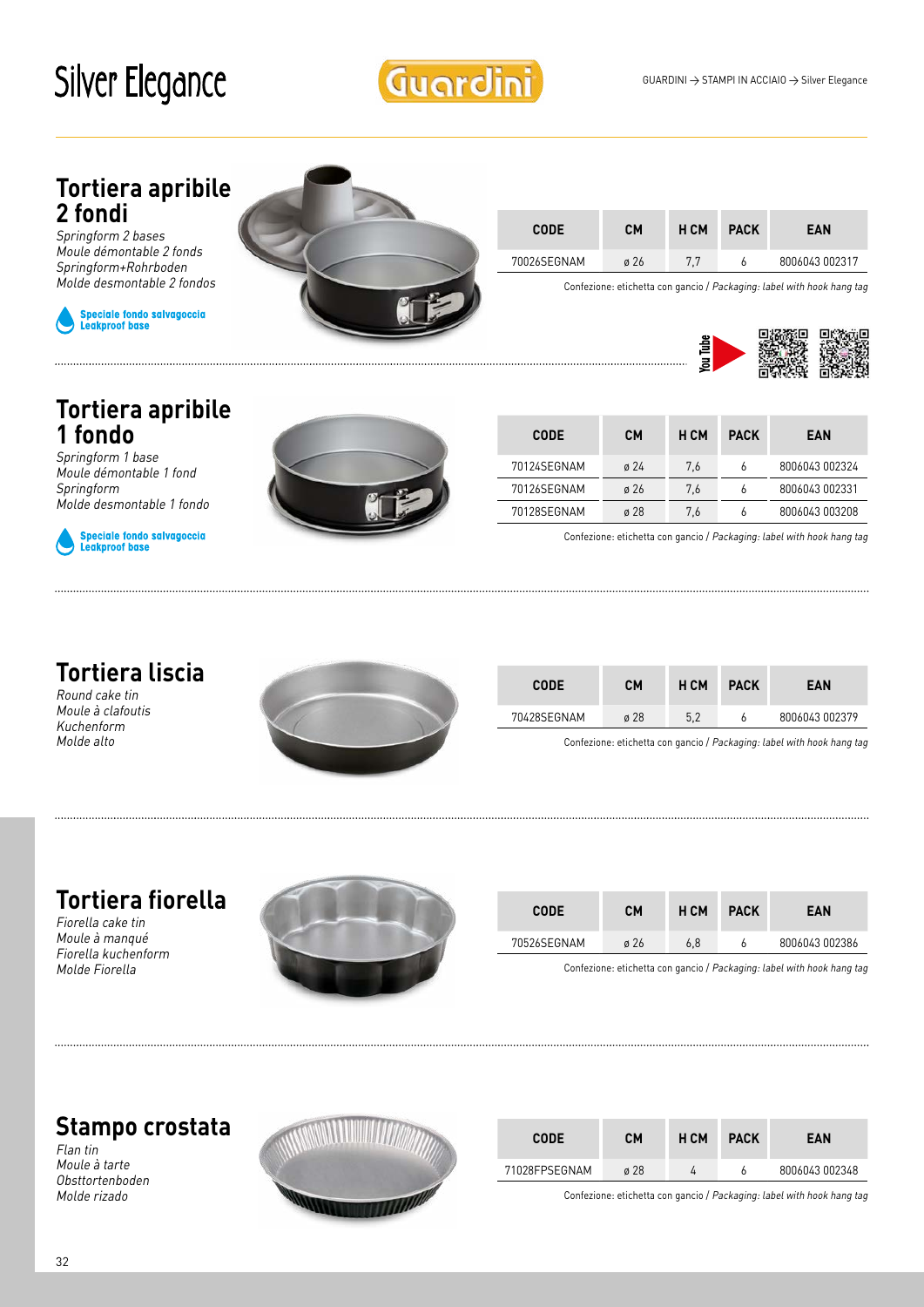

#### **4 crostatine**

Set of 4 pie tins Lot 4 tartelettes 4 Torteletts Juego de 4 moldes tartaletas



| <b>CODE</b> | CМ               | H CM | <b>PACK</b> | EAN            |
|-------------|------------------|------|-------------|----------------|
| 71204SEVEE  | $\varnothing$ 12 | 19   |             | 8006043 003062 |
|             |                  |      |             |                |

Confezione: fascia in cartoncino appendibile Packaging: with hangable carton label

## **Stampo ciambella**

Savarin cake pan Moule à savarin Kranzform Molde savarin



| <b>CODE</b> | CM               | H CM | <b>PACK</b> | EAN            |
|-------------|------------------|------|-------------|----------------|
| 71525SEGNAM | $\varnothing$ 25 | 8    |             | 8006043 002409 |

Confezione: etichetta con gancio / Packaging: label with hook hang tag

#### **Stampo budino con cono**

Bundtform Gugelhopf Bundtform Flanera con cono



| <b>CODE</b> | CМ               | H CM | <b>PACK</b> | EAN            |
|-------------|------------------|------|-------------|----------------|
| 72123SFFF   | $\varnothing$ 23 | 12   |             | 8006043 012521 |

Confezione: etichetta con gancio / Packaging: label with hook hang tag

#### **Tegame pizza**

Pizza tin Plaque à pizza Pizzaform Molde para pizza



| <b>CODE</b> | <b>CM</b> | H CM          | <b>PACK</b> | EAN            |
|-------------|-----------|---------------|-------------|----------------|
| 72532SEGNAM | ø 32      | $1.5^{\circ}$ |             | 8006043 002393 |

Confezione: etichetta con gancio / Packaging: label with hook hang tag

#### **Tegame pizza surgelata**

Frozen pizza tin Plaque à pizza surgelée Pizzaform Molde para pizza congelada



| <b>CODE</b> | CM               | H CM | <b>PACK</b> | EAN            |
|-------------|------------------|------|-------------|----------------|
| 72732SEGNAM | $\varnothing$ 32 | 1.5  |             | 8006043 014365 |

Confezione: etichetta con gancio / Packaging: label with hook hang tag